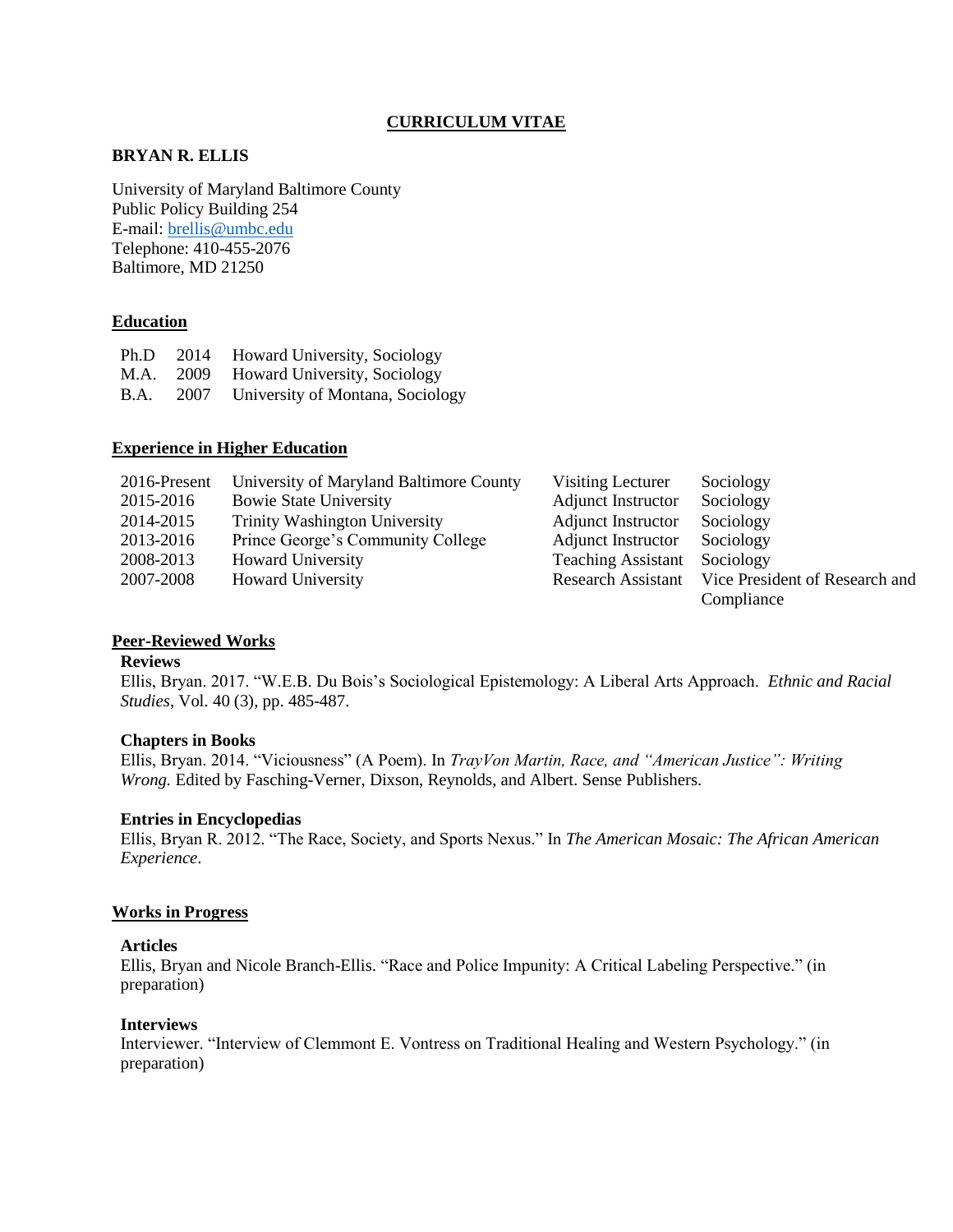# **Presentations**

Ellis, Bryan and Nicole Branch-Ellis. "Race and Police Impunity: A Critical Labeling Perspective." Southern Sociological Society. Greenville, SC. April 2017.

"White Females Teaching Black Males: Yes, You Can! - Student Perspectives." Guest Speaker. African American Children and Families Conference. Cedar Falls, IA. October 2013.

"Remembering Our Ancestors: The Contribution and Legacy of Howard University Sociology." Association of Black Sociologists. Denver, CO. August 2012.

"Centering TrayVon Martin: A Case of Differential Justice." Association of Black Sociologists. Denver, CO. August 2012

"Black and White Earning Differences in Male Major League Professional Sports in Washington, DC." American Sociological Association. Las Vegas, NV. August 2011.

"The Great Recession and Deteriorating University Education: An HBCU Experience." American Sociological Association. Las Vegas, NV. August 2011.

Ellis, Bryan and Kathleen Scott. "Peace through Nonviolence." Eastern Sociological Society. Philadelphia, PA. February 2011.

Ellis, Bryan and Daniel G. Desrivieres. "Black Women in Sports Herstory: A legacy of Honor." Howard University. Washington, DC. April 2011.

"Have African Americans Dominated Sports Always?" North American Society for the Sociology of Sport. San Diego, CA. November 2010.

"An Historical Materialist Analysis of the Labor of Black Males in Professional Sport in the United States: From Chattel Slavery to Globalization." Howard University. Washington, DC. April 2010.

# **Service**

# **Service to the Department**

2007-2009. President. Organization of Graduate Sociologist. Howard University. Washington, DC.

### **Service to the Profession**

2016. Manuscript Reader. Journal of Sports Science. Davide Publishing Company.

2013. Manuscript Reader. Critical Sociology. Sage UK.